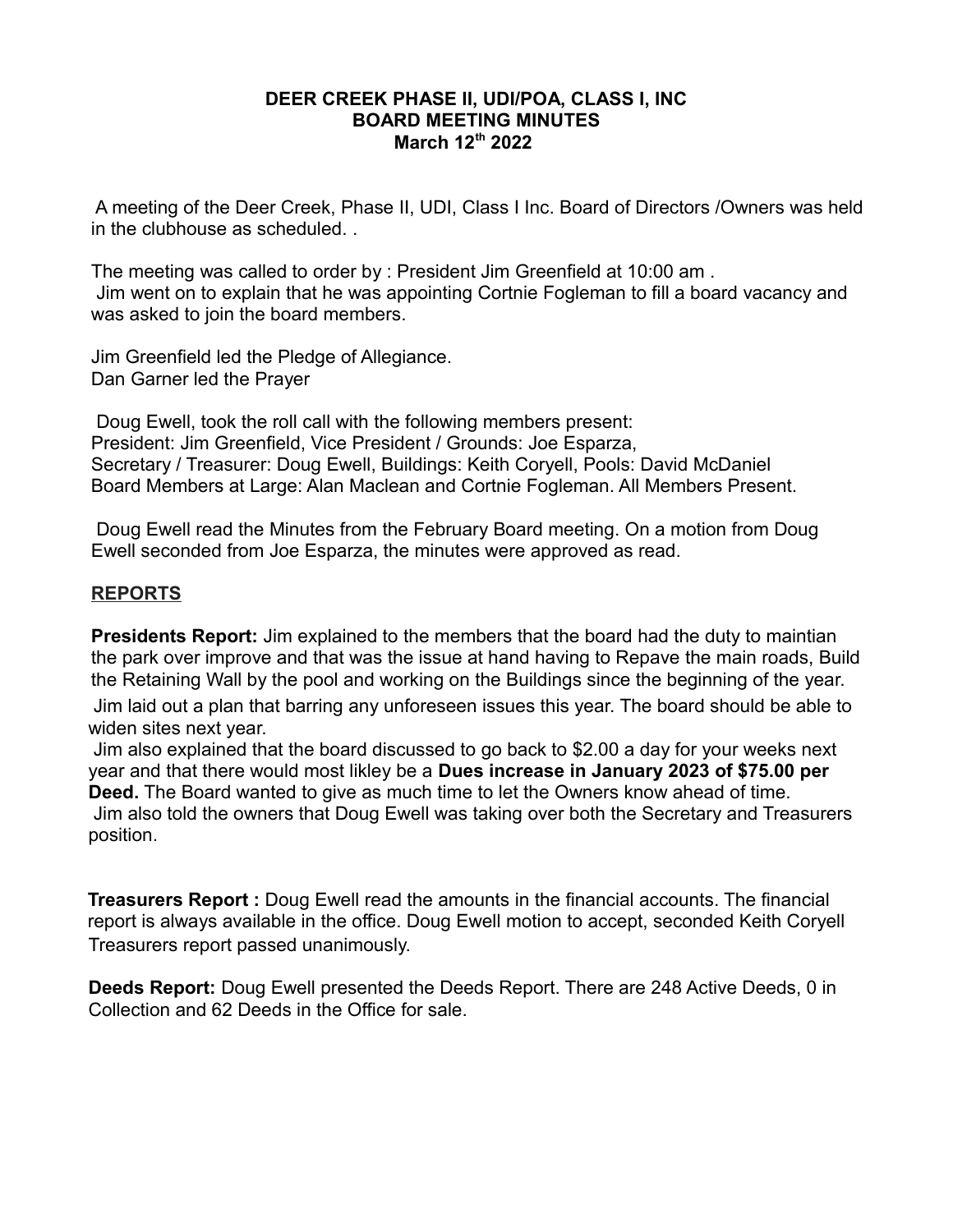**Vice Presidents Report :** Joe Esparza, Thanked all volunteers for the their continued help in making the park what it is today. A lot of Owners pitch in during the year and thank you from the Board.

 **Activities Report:** Anita reported on the Activities financial accounts, Reminded everyone about the Soup Dinner tonite at 5 pm and that the final activity would be on March 18<sup>th</sup> with Will Yancy being at the club house for a night of entertainment. As this was Anitas last meeting she wanted to Thank her helpers for a great season.

 Jim Greenfield took a moment and presented Anita with a flower arrangement and to say Thank you from the board for all of her help over the years.

Motion to accept financials from David McDaniel, Seconded Alan Mclean, Motion carried.

**Buildings Report:** Keith Coryell, The water heater in one of the camp trailers was changed out. The gas is back on to the showers heater and dryers, which was from the Gas Company not removing the red flag after a small leak was repaired last month allowing the park to run out of propane two days ago. A toilet in the ladies restroom was repaired and we are waiting for the plumbing company to bring the gasket to finish fixing the mens restroom urinal.

**Grounds Report:** Joe Esparza, Gave a Report on the Repaving Project, Came in under budget by \$2,000.00. Saved 4 to 5 Thousand Dollars because of signing the contract as soon as it was approved. Pricing raised due to petroleum skyrocketing. The sealing of the existing pavement is on hold until May or June as it takes 24 Hours to cure and park will not be as full.

**Pools Report:** David McDaniel, Overall in good shape, purchased new lounges for around the pool and the pickle ball light has been ordered.

**Unfinished / Other Business:** The individual that had been seen speeding has been talked to by the Board. The Paving Contract was signed on 2/21/2022. Doug read Dan Garners letter of resignation and will file at the office. Doug Ewell read the Thank You letter from Mike & Mary Ellen for the leaving partyand reports were they are having a good time in Myrtle Beach.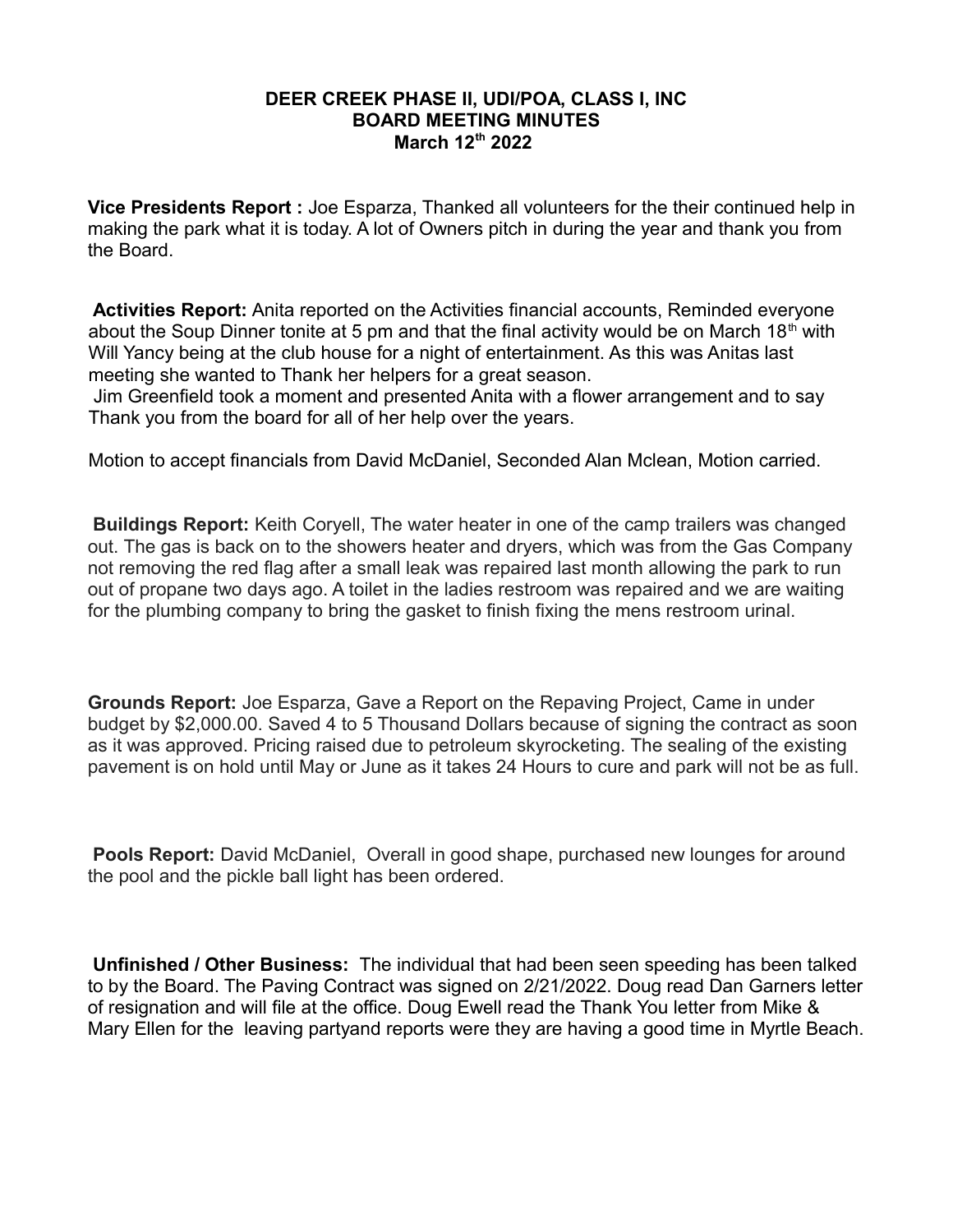#### **New Business**

 Doug Ewell made a Motion to purchase a new riding mower not to exceed \$4,000.00 due to the cost and unavailability of the parts to fix the mower owned by the Park. Seconded Keith Coryell Motion passed unanimously.

Joe Esparza made a Motion to strike out the summer time 5 week moving rule. Seconded Alan Maclean Motion passed unanimously.

Doug Ewell made a Motion to add rules 48 to 55 in the **OWNERS RULES. See Addendum A** Seconded Cortnie Fogleman Motion passed unanimously.

**Adjournment Motion : Jim Greenfield Seconded: Joe Esparza Motion: Passed Unanimously** Meeting Closed at 10:37 am

Respectfully submitted,

Board Secretary / Treasurer